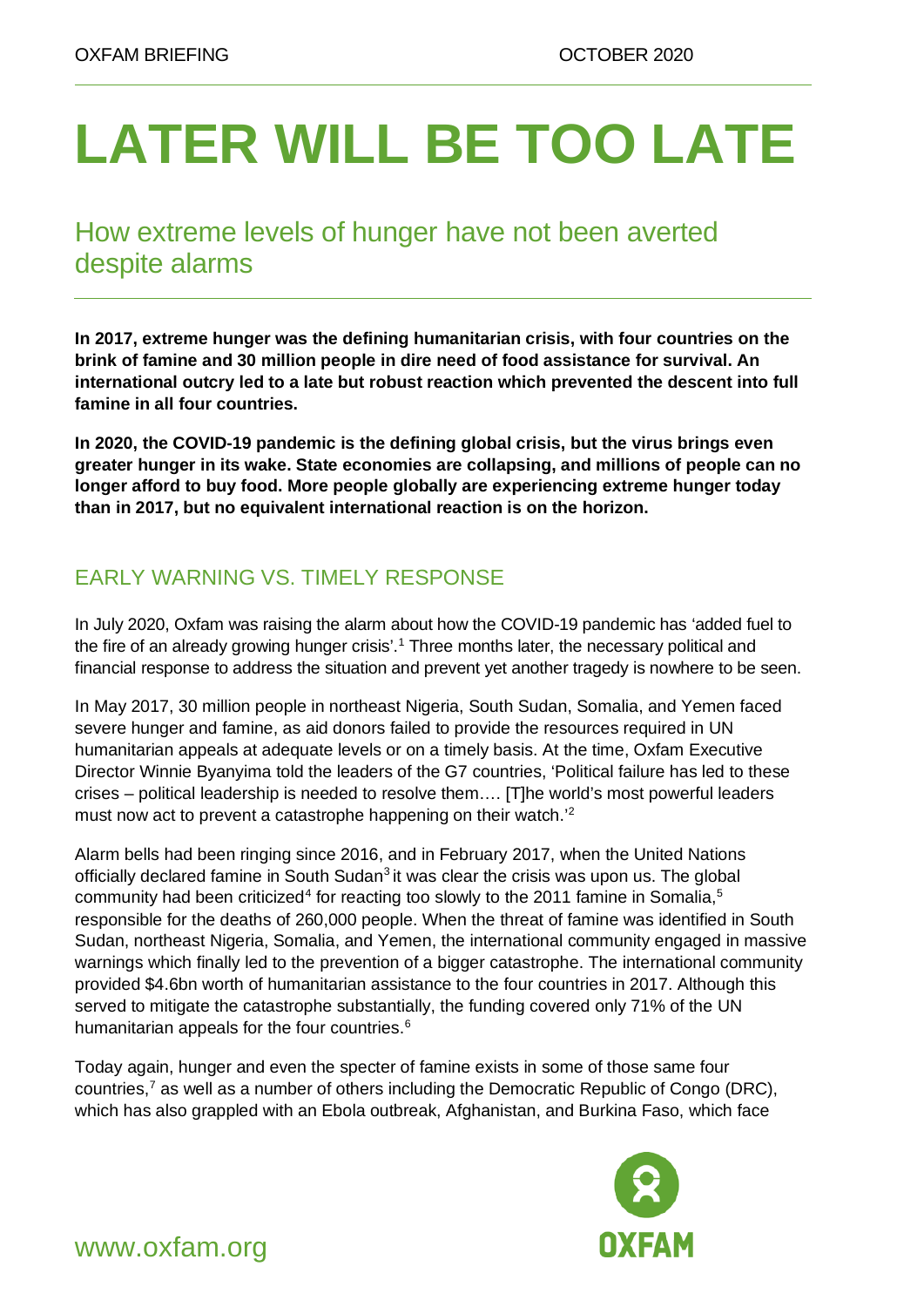acute food insecurity emergencies. This crisis is a result of the coronavirus pandemic, violent conflicts, economic decline (frequently associated with the previous two factors), and disasters due to natural hazards. All of these drivers are making it difficult for affected people to access assistance or for humanitarian agencies to access the populations in need.<sup>[8](#page-8-7)</sup>

**And yet today, despite alarm bells again ringing loudly, [9](#page-8-8) the international response is not up to the challenge. UN Secretary-General (UNSG) Guterres has warned that DRC, Yemen, South Sudan and northeast Nigeria are facing the risk of famine, [10](#page-8-9) but there is no adequate reaction. We cannot wait until it is too late; we cannot wait until children are crippled by hunger before we respond. To save lives we must act now.**

In all, 55.5 million people in these countries are living in a food crisis or emergency, (i.e. IPC Phases 3-4; see appendix for details of these classifications), with localized famine conditions (known as catastrophe, or IPC 5) affecting 40,000 people in South Sudan and 11,300 in Burkina Faso<sup>[11](#page-8-10)</sup> (See Figure 1 and the methodological note below).

In Yemen, two million people in the south of the country are at IPC 3 (crisis) or higher. There are no current data available for the north. However, in June 2020 the UN Office for the Coordination of Humanitarian Affairs (OCHA) estimated the national food insecure population at 20.1 million.<sup>[12](#page-8-11)</sup>



#### **Figure 1: Food insecure population 2017 vs. 2020**

Sources: Oxfam graph drawing from [http://www.ipcinfo.org/ipc-country-analysis/population-tracking-tool/en/,](http://www.ipcinfo.org/ipc-country-analysis/population-tracking-tool/en/) accessed 23 and 29 September 2020[; https://www.oxfam.org/en/press-releases/world-faces-unprecedented](https://www.oxfam.org/en/press-releases/world-faces-unprecedented-famine-threat-g7-should-pay-and-push-peace)[famine-threat-g7-should-pay-and-push-peace](https://www.oxfam.org/en/press-releases/world-faces-unprecedented-famine-threat-g7-should-pay-and-push-peace) (for Nigeria and Yemen 2017 figures); [https://www.fsinplatform.org/sites/default/files/resources/files/GlobalNetwork\\_Technical\\_Note\\_Covid19\\_Food\\_Cr](https://www.fsinplatform.org/sites/default/files/resources/files/GlobalNetwork_Technical_Note_Covid19_Food_Crises_Sept_2020.pdf) [ises\\_Sept\\_2020.pdf](https://www.fsinplatform.org/sites/default/files/resources/files/GlobalNetwork_Technical_Note_Covid19_Food_Crises_Sept_2020.pdf) (Burkina Faso, Northern Nigeria, and Somalia, 2020); <https://www.acaps.org/country/burkina-faso/crisis/conflict> (Burkina Faso, 2020); [https://reliefweb.int/sites/reliefweb.int/files/resources/BF\\_OL\\_2017\\_Fev-Sept%20version%20finale\\_0.pdf](https://reliefweb.int/sites/reliefweb.int/files/resources/BF_OL_2017_Fev-Sept%20version%20finale_0.pdf) (Burkina Faso, 2017).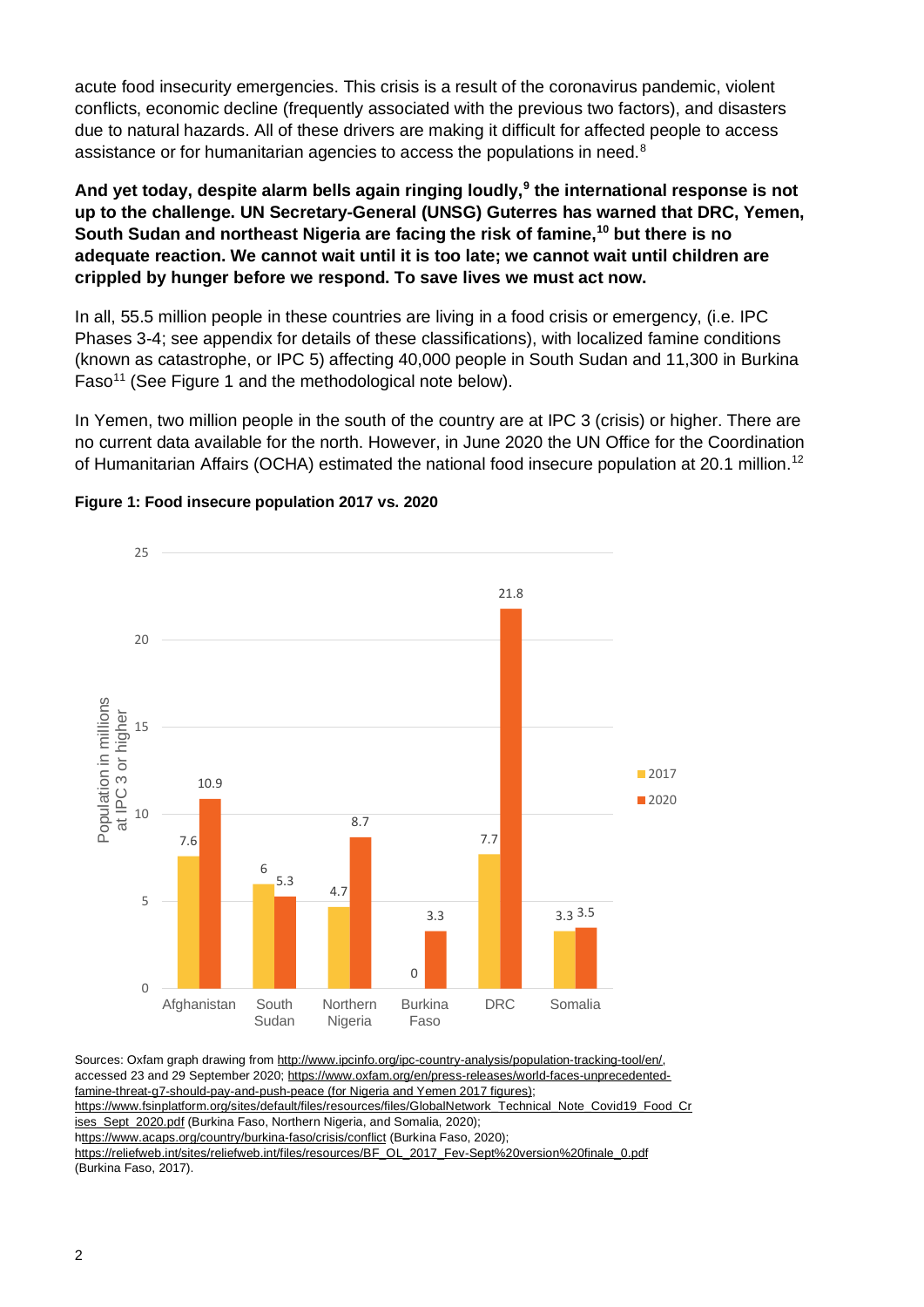#### **Methodological note**

When we discuss people living in acute food insecurity in the seven countries on which we are focusing in this note, we refer to the population considered to be in Phase 3 or higher on the Integrated Food Security Phase Classification (IPC) Acute Food Insecurity Scale (see Annex for additional information on the scale). IPC is a partnership of international NGOs (including Oxfam), United Nations agencies, and intergovernmental bodies.

- We use the 2020 peak numbers of people living in acute food insecurity after the start of the coronavirus pandemic as reported on the IPC website,<sup>[13](#page-8-12)</sup> as well as the prevalence of acute food insecurity. We have supplemented these figures with data from the Global Network Against Food Crises, a partnership<sup>[14](#page-8-13)</sup> established by the European Union, the Food and Agriculture Organization of the United Nations (FAO), and the World Food Programme (WFP). Our analysis of the number of people living in acute food insecurity in 2017 likewise relied on IPC data. [15](#page-8-14)
- It is important to note that households are the unit of analysis in IPC surveys, which do not report sex-disaggregated data. Nevertheless, it is well known that crises frequently lead to economic collapse and increased work responsibilities for women and children, particularly unpaid care work at home. In general, women have fewer assets and lower incomes than men. When crises reduce economic opportunities, this leaves women in an extremely vulnerable position and at much greater risk of food insecurity. [16](#page-8-15)
- For funding gaps (see next section and Table 1) in the response to UN humanitarian appeals, we relied on data from OCHA's Financial Tracking Service. [17](#page-8-16) This is the most comprehensive source of data on humanitarian funding. It is updated daily, so we are using the data as reported on 30 September 2020.

#### THE FUNDING GAP

Once again, the failure of the world's wealthy countries to provide the required resources has meant a scandalously inadequate response to UN humanitarian appeals. At of the end of September 2020, donors have provided just 28% (\$2.85bn) of the \$10.19bn requested in the UN Global Humanitarian Response Plan for COVID-19. Breaking that figure down by sector, it falls to 10.6% (\$254.4m provided out of \$2.4bn requested) for food security and a paltry 3.2% (\$7.9m provided, \$247.8m requested) for nutrition. [18](#page-8-17) Appeals for combatting gender-based violence (58%, \$29.3m provided, \$50.6m requested), protection (27%, \$90.8m provided, \$336.7m requested), health (26.6%, \$637.7m provided, \$2.4bn requested) and water, sanitation and hygiene (WASH) (17.2%, \$144m provided, \$837.5m requested) have fared somewhat better, but these sectors also face significant funding gaps.

Looking at the countries with serious levels of acute food insecurity, including countries at risk of further deterioration into famine, Table 1 shows that donors have provided **on average less than one-third** (32.1%) of the resources needed to combat the coronavirus pandemic and 40% of the required non-coronavirus humanitarian assistance. Except in Afghanistan, donors have failed to provide even 40% of the requested coronavirus-related food security funding, and the figure falls below 6% in DRC and Somalia (there was no coronavirus food security appeal for Yemen). The figure is below 50% for non-coronavirus food security aid as well, except in Somalia. **The donor response to appeals for coronavirus-related nutrition assistance is at 0% for five of the countries** and less than 10% for Afghanistan and South Sudan. The low response rates (under 45% for all seven countries) to appeals for coronavirus-related health assistance are notable. Although the WASH sector has attracted about half of the coronavirus-related requirements in Nigeria, funding levels are very low everywhere else for both coronavirus-related and noncoronavirus assistance.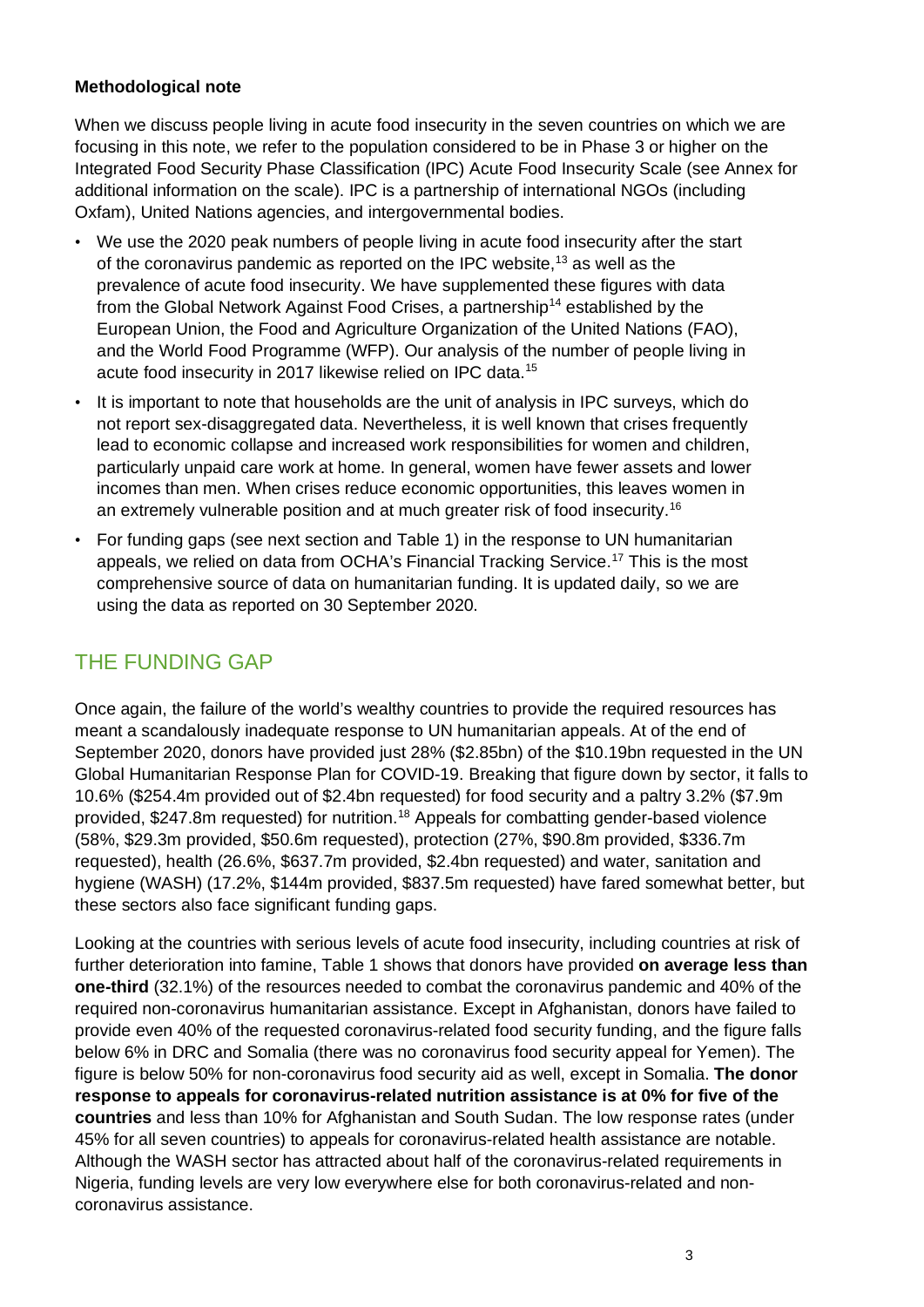Between January and September 2020, the number of people in acute food insecurity nearly tripled in Burkina Faso, from 1.2 to 3.3 million. In the same period, the humanitarian response funding requirements increased by 44%, from \$295m to \$424.4m.<sup>[19](#page-8-18)</sup> The country faces serious insecurity, severe flooding, and a significant COVID-19 caseload. [20](#page-8-19)

Responding to recurrent food crises is hugely expensive and requires massive levels of funding year after year, especially as the number of people living with chronic and acute food insecurity continues to increase. Investments in livelihoods and local food systems are crucial and will support resilience and more sustainable solutions, particularly when combined with social safety nets that help mitigate the effects of shocks. More generally, it is essential that donors as well as aid actors respond according to a 'nexus' approach, recognizing that there are no humanitarian solutions for complex socio-political crises and providing joined-up short-term emergency response programmes with longer-term social change processes in development, which should contribute to building better, more resilient and sustainable local and national systems that are able to thrive and not simply survive.

| <b>Country</b>             | % of total UN<br>humanitarian<br>appeal funded   | % of food<br>security appeal<br>funded        | % of nutrition<br>appeal funded              | % of health<br>appeal funded                  | % of WASH<br>appeal funded                    |
|----------------------------|--------------------------------------------------|-----------------------------------------------|----------------------------------------------|-----------------------------------------------|-----------------------------------------------|
| Afghanistan                | Non-COVID:<br>33.2% (\$244m of<br>\$735.4m)      | Non-COVID:<br>20.4% (\$63.2m<br>of \$309.6m)  | Non-COVID:<br>28.8% (\$20.9m)                | Non-COVID:<br>14.0% (\$8.9m)                  | Non-COVID:<br>11.4% (\$9.7m)                  |
|                            | <b>COVID: 31.8%</b><br>(\$125.8m of<br>\$395.7m) | COVID: 60.9%<br>(\$37m of<br>\$60.7m\$        | <b>COVID: 9.3%</b><br>$($ \$3.9m $)$         | <b>COVID: 13.4%</b><br>(\$14.5m)              | <b>COVID: 13.3%</b><br>(\$9m)                 |
| Somalia                    | Non-COVID:<br>65.8% (\$516m of<br>\$784.3m)      | Non-COVID:<br>73.9% (\$208m<br>of \$281.3m)   | Non-COVID:<br>45.1% (\$63.2m<br>of \$140.1m) | Non-COVID:<br>23.2% (\$12.9m<br>of \$55.7m)   | Non-COVID:<br>34.1% (\$26.9m<br>of \$78.9m)   |
|                            | <b>COVID: 30.2%</b><br>(\$68.1m of<br>\$225.6m)  | <b>COVID: 5.4%</b><br>(\$3.5m of<br>\$64.1m\$ | COVID:<br>0%<br>$($ of \$1.8m $)$            | <b>COVID: 37.7%</b><br>(\$18m of<br>\$47.6m)  | <b>COVID: 2.1%</b><br>(\$0.7m of<br>\$32.3m)  |
| Burkina Faso               | Non-COVID:<br>35.5% (\$113.1m<br>of \$318.4m)    | Non-COVID:<br>36.0% (\$45m of<br>\$125.1m)    | Non-COVID:<br>23.2% (\$6.1m of<br>\$26.1m)   | Non-COVID:<br>27.9% (\$6.6m of<br>\$23.6m)    | Non-COVID:<br>12.6% (\$5.4m of<br>\$42.7m)    |
|                            | COVID: 43.4%<br>(\$45.9m of<br>\$105.9m)         | <b>COVID: 30.7%</b><br>(\$16.2mof<br>\$52.8m) | <b>COVID:</b><br>0%<br>$($ of \$2m $)$       | COVID: 43.2%<br>(\$7.4m of<br>\$17.1m)        | <b>COVID: 3.9%</b><br>(\$0.7m of<br>\$17.8m)  |
| DRC                        | Non-COVID:<br>21.1% (\$379.4m<br>of \$1.79b)     | Non-COVID:<br>17.2% (\$137.8m<br>of \$802.4m) | Non-COVID:<br>18.8% (\$37.8m<br>of \$200.8m) | Non-COVID:<br>3.4%<br>(\$5.8m of<br>\$169.6m) | Non-COVID:<br>4.0%<br>(\$6.9m of<br>\$174.6m) |
|                            | <b>COVID: 32.6%</b><br>(\$89.4m of<br>\$274.5m)  | <b>COVID: 5.0%</b><br>(\$4.3m of<br>\$85.6m)  | COVID:<br>0%<br>(of \$17.4m)                 | <b>COVID: 33.6%</b><br>(\$21m of<br>\$62.5m)  | <b>COVID: 20.3%</b><br>(\$5.5m of \$27m)      |
| <b>Northern</b><br>Nigeria | Non-COVID:<br>43.4% (\$363.3m<br>of \$838m)      | Non-COVID:<br>34.8% (\$73.8m<br>of \$212.2m)  | Non-COVID:<br>2.1%<br>(\$2m of \$93.4m)      | Non-COVID:<br>8.0%<br>(\$6.9m of<br>\$86.2m\$ | Non-COVID:<br>2.7%<br>(\$2.3m of<br>\$86.5m\$ |

#### **Table 1: Humanitarian Funding Gaps<sup>21</sup>**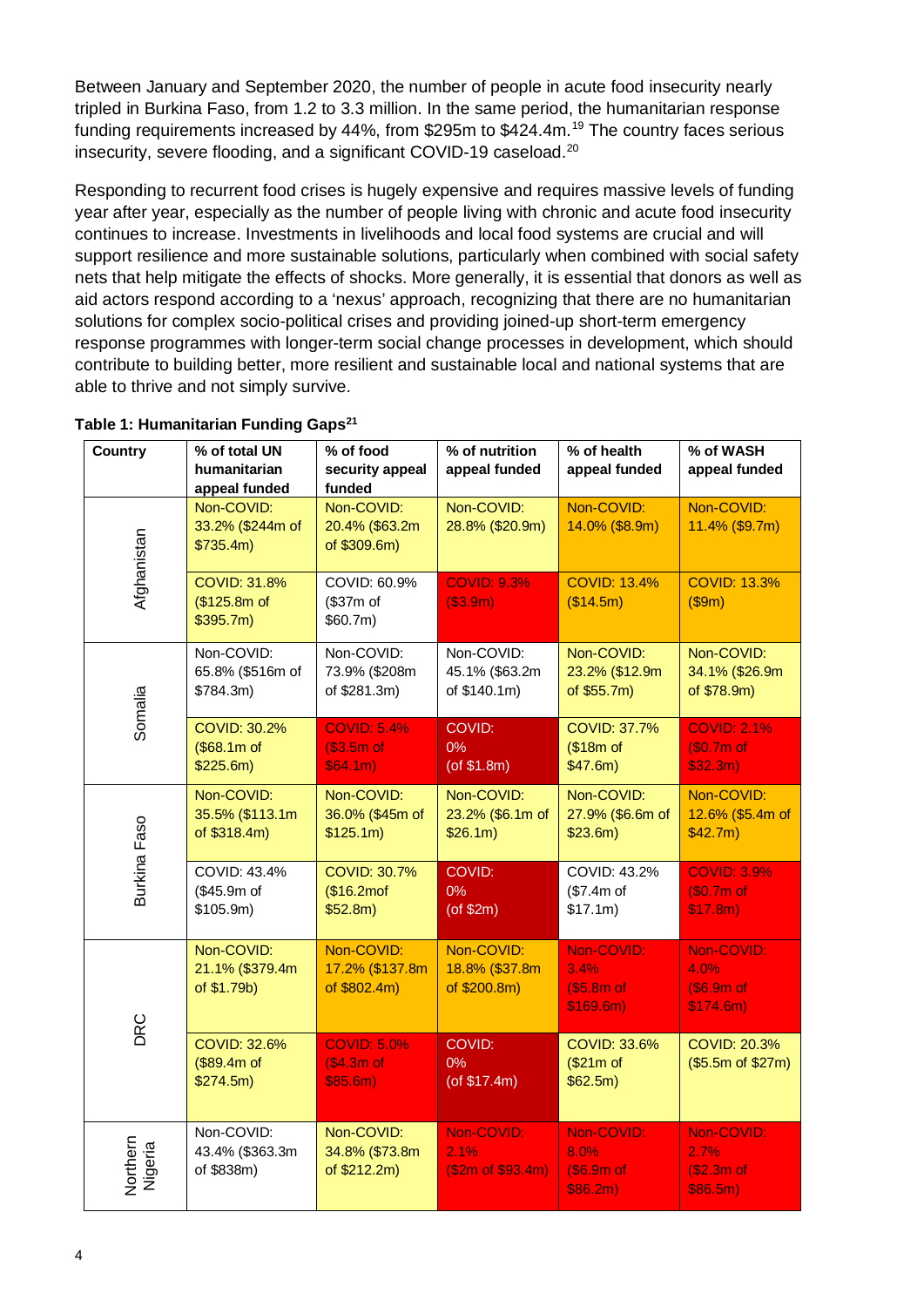| <b>Country</b> | % of total UN<br>humanitarian<br>appeal funded                                             | % of food<br>security appeal<br>funded           | % of nutrition<br>appeal funded                 | % of health<br>appeal funded                               | % of WASH<br>appeal funded                                   |  |
|----------------|--------------------------------------------------------------------------------------------|--------------------------------------------------|-------------------------------------------------|------------------------------------------------------------|--------------------------------------------------------------|--|
|                | <b>COVID: 24.7%</b><br>(\$59.9m of<br>\$242.4m)                                            | <b>COVID: 13.7%</b><br>(\$14m of<br>\$102.5m\$   | <b>COVID:</b><br>$0\%$<br>(of $$10m$ )          | <b>COVID: 14.7%</b><br>(\$7.9m of<br>\$53.8m)              | COVID: 51.9%<br>(\$9.2m of<br>\$17.7m)                       |  |
| South Sudan    | Non-COVID:<br>40.8%<br>(\$619.1m of<br>\$1.52b)                                            | Non-COVID:<br>44.0%<br>(\$282.6mof<br>\$642.4m\$ | Non-COVID:<br>42.4% (\$94.7m<br>of \$223.4m)    | Non-COVID:<br>10.5% (\$12.9m<br>of $$122.6m)$              | Non-COVID:<br>11.1%<br>(\$14m of<br>\$126.8m)                |  |
|                | COVID:<br>22.2%<br>(\$85m of \$383m)                                                       | COVID: 10.3%<br>(\$18m of<br>\$174.7m\$          | <b>COVID: 8.6%</b><br>$$0.5m$ of<br>\$6.2m\$    | COVID: 20.2%<br>(\$18.5m of<br>\$91.4m)                    | <b>COVID: 20.7%</b><br>(\$9m of \$43.4m)                     |  |
| Yemen          | Non-COVID: 39.3% (no data available on sectoral allocation)<br>(\$1.18b of \$3b requested) |                                                  |                                                 |                                                            |                                                              |  |
|                | <b>COVID: 38.0%</b><br>(\$146.6m of<br>\$385.7m<br>requested)                              | N/A                                              | <b>COVID:</b><br>$0\%$<br>(\$9.6m<br>requested) | <b>COVID: 23.0%</b><br>(\$70m of<br>\$304.6m<br>requested) | <b>COVID: 12.6%</b><br>$(S3.5m)$ of<br>\$28.2m<br>requested) |  |

Source: UN OCHA Financial Tracking Service, data as of 30 September 2020.

## THE ECONOMIC IMPACT OF HUNGER

Even short-term famine can have a devastating long-term impact on a country and inhibit its economic progress for generations.<sup>[22](#page-8-21)</sup> People affected by chronic hunger and malnutrition face lifelong consequences starting in childhood, such as more frequent illness, poor school performance, having to repeat classes or dropping out altogether, having low productivity at work, and lower lifetime earnings. They are statistically more likely to live in lifetime poverty.<sup>[23](#page-8-22)</sup>

Child undernutrition has a cost: increased healthcare, additional burdens to the education system, and lower future productivity of a country's workforce. All this means that significant amounts of money are lost each year as a result of previous instances of extreme hunger. [24](#page-8-23) We know from experience that ensuring food security in low-income countries can lead to a doubling of economic growth; but failure to provide sufficient food has dire economic consequences. The threat of famine has a huge multiplier effect on the current economic crisis the world is facing due to the coronavirus pandemic.

The current pandemic creates a vicious cycle that affects the food security of the poorest people more heavily than that of people who are better off or live in wealthier countries: people living on low incomes often rely on work in the informal sector, day-labour, or remittances.<sup>[25](#page-8-24)</sup> They spend a greater proportion of their income on food, and are less likely to have access to formal safety nets like school meal programs for children's nutrition, as education is disrupted by the pandemic. As noted above, women are particularly susceptible to crisis-induced food insecurity.<sup>[26](#page-8-25)</sup>

In July 2020, Oxfam was already alerting policy makers and the public that 'between 6,000 and 12,000 people per day could die from hunger linked to the social and economic impacts of the pandemic before the end of the year'.<sup>[27](#page-8-26)</sup>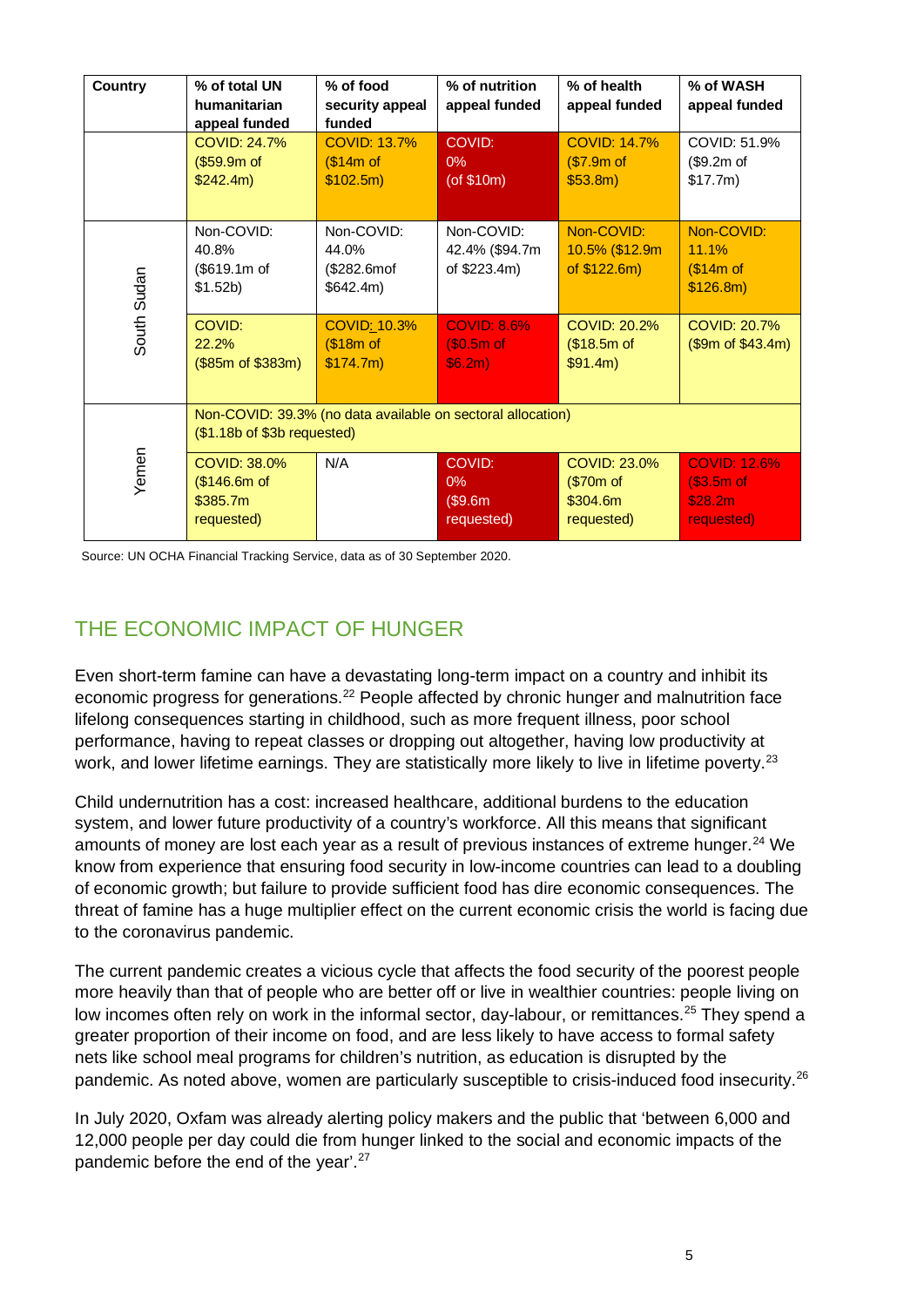The long-term economic impact of famine is dire, but the corollary is that early intervention to prevent famine is, economically, one of the most efficient ways to help a country develop. With sufficient aid we can act now to break the cycle of poverty and hunger, prevent child stunting, and give these countries hope for the future. Early action not only saves lives, but it also avoids decades of harm. If governments are serious about mitigating the economic impact of the pandemic, they should invest now in preventing large segments of their populations falling into extreme hunger.

## EARLY WARNING TOOLS EXIST

The failure to translate early warning into early action is not limited to the case of Somalia in 2011. Ahead of the 2016 World Humanitarian Summit, the international community committed to 'addressing the humanitarian financing gap',<sup>[28](#page-8-27)</sup> stressing the critical importance to shift the focus from response to prevention and mitigation and to recalibrate financing modalities accordingly. Similarly, the START network focuses on developing new funding instruments that enable humanitarians to mobilize collaboratively and predictably, to manage risks rather than to react to crises.<sup>[29](#page-8-28)</sup> New commitments to early warning mechanisms,<sup>[30](#page-8-29)</sup> anticipatory crisis financing, and early action have been taken by international actors, including the World Bank, United Nations, the International Committee of the Red Cross, and other global organizations. This includes the development of the Famine Action Mechanism (FAM) – the first global mechanism dedicated to supporting upstream interventions in famine prevention, preparedness and early action<sup>31</sup> – but this has remained largely non-functional and mostly conceptual.

Although investing in early-warning systems on the assumption that improving the accuracy and reliability of early-warning information will enable earlier action sounds technically sensible, huge delays persist, as today's crisis demonstrates. Ultimately, an effective response depends on a political decision to prioritize prevention and to release funds early. [32](#page-8-31)

## URGENT NEED FOR POLITICAL ACTION

The political nature of crises is well known – how a food system can trap 'millions of people in hunger on a planet that produces more than enough food for everyone',<sup>[33](#page-8-32)</sup> or the political grievances at the heart of conflicts.

The United Nations Security Council Resolution 2417, [34](#page-8-33) adopted on 24 May 2018, officially recognized the link between conflict and hunger and established food insecurity – including conflict-induced famine – as a threat to international peace and security. While conflict is not the only cause of hunger, looking at the countries of current concern, Yemen, DRC, Afghanistan, South Sudan, and Burkina Faso for example – the connection between the two is striking.

Many of the contexts that illustrate the intersecting trends of food insecurity, violations of international norms, lack of access to healthcare, and COVID-19, are not just centers of poverty; they also have the potential to create significant political instability in a given country, leading to possible security challenges. However, famine and food insecurity are not inevitable outcomes of these trends, but rather reflect political decisions taken by states and non-state actors.

**The more than 55 million people on the brink of starvation today urgently need financial support and unimpeded access to humanitarian assistance. More decisively, they need the international community to show a formidable increase in political will to invest in peace and resolve on-going conflicts.** Today we are again facing a grave humanitarian crisis,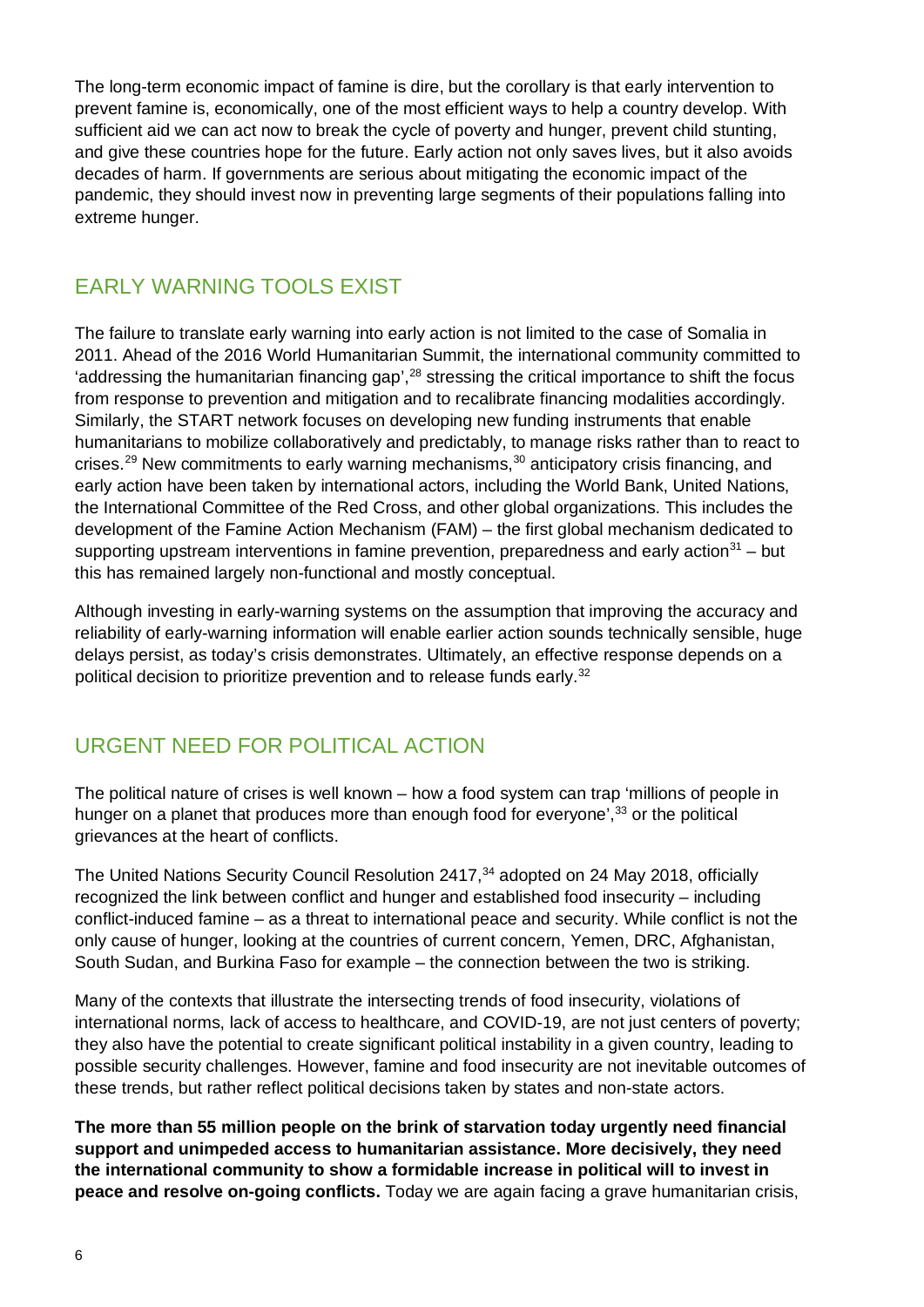yet humanitarian aid alone cannot solve it: there is an urgent need to 1) respond to the warnings and adequately fund the response and 2) support the UNSG's call for a global ceasefire, and to implement the subsequent UNSC resolution  $2532^{35}$  $2532^{35}$  $2532^{35}$  (2020), demanding a cessation of hostilities and engagement in ensuring a long-lasting, inclusive peace. Finally, it is essential to support and invest in social protection systems that provide long-term support to those in chronic need and can scale up in response to crises.

Decision makers, states and conflict parties must act unwaveringly to implement both UNSCR 2417 (2018) and UNSCR 2532 (2020). The opportunity to push the world's warring parties, as well as reluctant multilateralists, toward peace is not yet lost, and now is the time to act to prevent the deaths of millions.

#### RECOMMENDATIONS

Just as in 2017, donors' present failure to adequately respond to the early signs of a food security emergency is making the situation catastrophically worse. As it did three years ago, and again three months ago in its paper 'The Hunger Virus', Oxfam is sounding the alarm and calling for immediate humanitarian and political action.

It calls on relevant actors to:

- Provide adequate levels of funding for food assistance (in the form of cash or commodities, as is most appropriate to the context) and life-saving support now, before more people face severe food insecurity or famine;
- Break the links between conflict and hunger and uphold UNSCR 2417 by allowing unfettered humanitarian access, so that people can move safely to reach aid – and humanitarian agencies can reach them in turn – and ensuring the protection of civilians in all military action;
- Invest in gender-just, resilient food systems: governments should commit to a highlevel meeting at the UN Committee on World Food Security to co-ordinate measures to put fairer, gender-just, resilient, and sustainable food systems at the heart of the postpandemic recovery;
- Scale-up investments in small-scale and agro-ecological food production, ensure producers earn a living income by establishing minimum producer prices and other support mechanisms, and ensure workers earn a living wage;
- Commit to respond earlier to warning signs of future crises before they escalate, for example through anticipatory funding;
- Build people's ability to cope better with future crises. Even without conflict, these countries will remain vulnerable to future food crises – including those from climate change – so it is essential to invest in livelihoods recovery, resilience building, and disaster risk reduction activities;
- Support robust and inclusive social protection systems as a key requirement to ensure food security for chronically food-insecure people and to scale up in future crises. Social protection systems can ensure support is given to women in otherwise genderblind responses;
- Collect sex-disaggregated data on humanitarian needs so as to better address the different needs of women, men, girls, and boys. Action is also needed to address discrimination faced by women food producers on issues such as access to land, information, credit, and technology.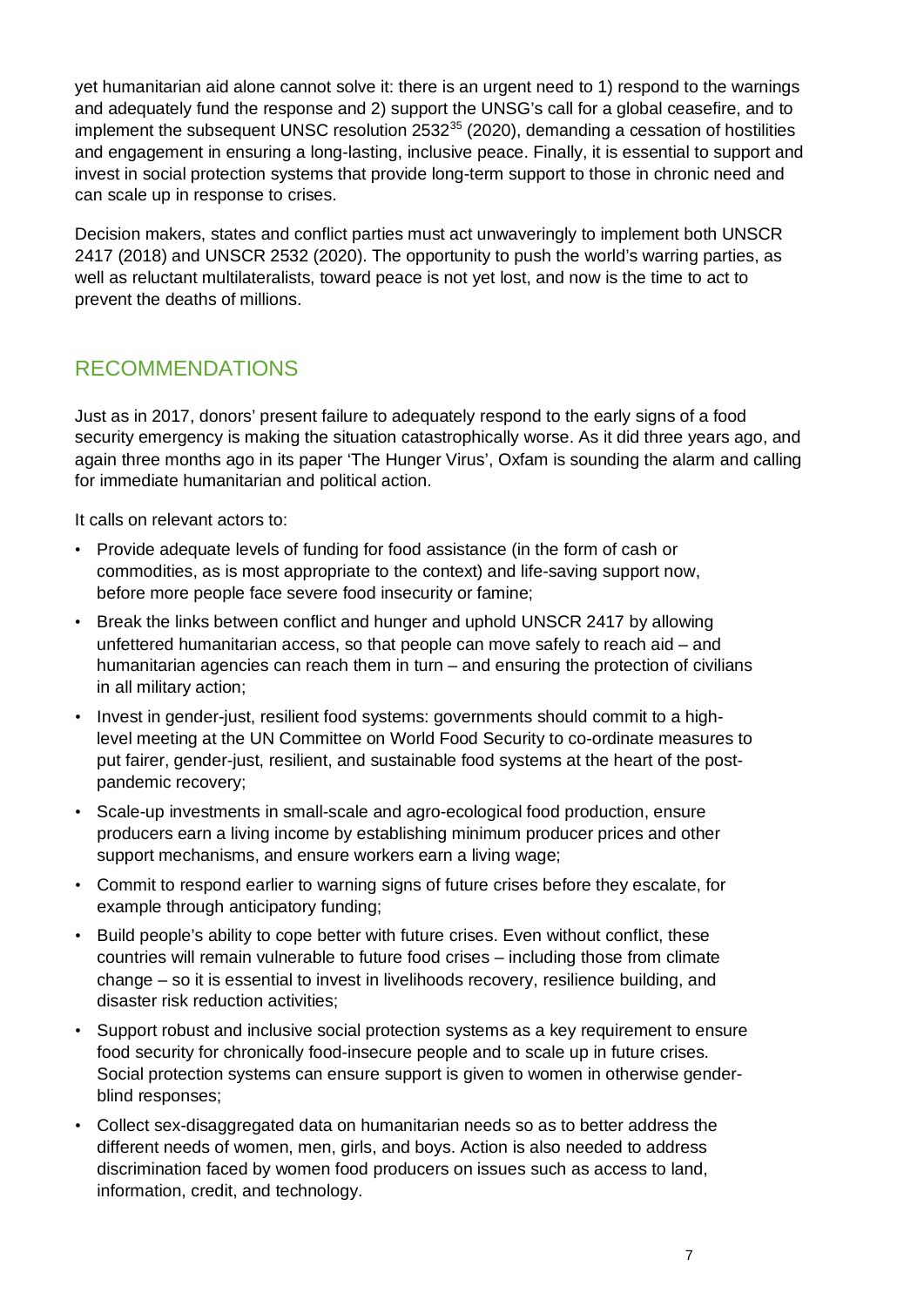#### ANNEX: THE INTEGRATED FOOD SECURITY PHASE CLASSIFICATION SYSEM

# The IPC Acute Food Insecurity Scale

| Phase 1:<br>Minimal                        | Phase 2:<br><b>Stressed</b>        | Phase 3:<br><b>Crisis</b>                                                                                                                                | Phase 4:<br><b>Emergency</b>                                                                                                                           | Phase 5:<br>Famine                                                                                                                                             |  |
|--------------------------------------------|------------------------------------|----------------------------------------------------------------------------------------------------------------------------------------------------------|--------------------------------------------------------------------------------------------------------------------------------------------------------|----------------------------------------------------------------------------------------------------------------------------------------------------------------|--|
| Usually adequate and<br>stable food access | Borderline adequate<br>food access | Highly stressed and<br>critical lack of food<br>access with high and<br>above usual<br>malnutrition and<br>accelerated depletion of<br>livelihood assets | Severe lack of food<br>access with excess<br>mortality, very high and<br>increasing malnutrition,<br>and irreversible<br>livelihood asset<br>stripping | Extreme social upheaval<br>with complete lack of<br>food access and/or<br>other basic needs<br>where mass starvation.<br>death and displacement<br>are evident |  |
|                                            |                                    | Urgent action required                                                                                                                                   |                                                                                                                                                        |                                                                                                                                                                |  |

The Integrated Food Security Phase Classification (IPC) is an initiative aimed at improving food security and nutrition analysis and decision making. Governments, UN agencies, nongovernment organizations, civil society groups, and other relevant actors all use the IPC classification and analytical approach to measure the severity and magnitude of acute and chronic food insecurity and acute malnutrition situations in a country. IPC employs internationally recognized scientific standards. The goal of IPC is to provide decision makers with a rigorous, evidence- and consensus-based analysis of food insecurity and acute malnutrition, to inform emergency responses as well as medium- and long-term policy and programming. Oxfam is one of the partners engaged in IPC.

Evidence requirements for IPC Phases 1-4 are the same for the purposes of classification and estimation of populations: evidence is required on at least two indicators for food consumption or livelihood change reflecting current conditions. In addition, at least four up-to-date pieces of evidence on contributing factors, such as agricultural production, market prices, or shocks should be available. This evidence has to be at least 'somewhat reliable', i.e. data collection has followed international standards but has limited representativeness, or data was collected before the current (agricultural) season.

For IPC Phase 5 (famine) classifications evidence requirements are stricter. Reliable evidence is required on at least two of the three of outcomes of nutritional status, mortality, or food consumption and livelihood change. However, in typical famine situations it is not possible to conduct good quality, high representative surveys due to the volatility of the situation and often problematic humanitarian access.

As a result, with IPC it is also possible to classify a Famine Likely situation with somewhat reliable evidence on the same outcomes. For any Famine classification all available evidence needs to be at or above Famine thresholds and indicate widespread mortality and acute malnutrition levels, as well as large-scale food deprivation.

Source; IPC, Understanding the IPC: Q&A,

[http://www.ipcinfo.org/fileadmin/user\\_upload/ipcinfo/docs/IPC\\_Q\\_A.pdf.](http://www.ipcinfo.org/fileadmin/user_upload/ipcinfo/docs/IPC_Q_A.pdf)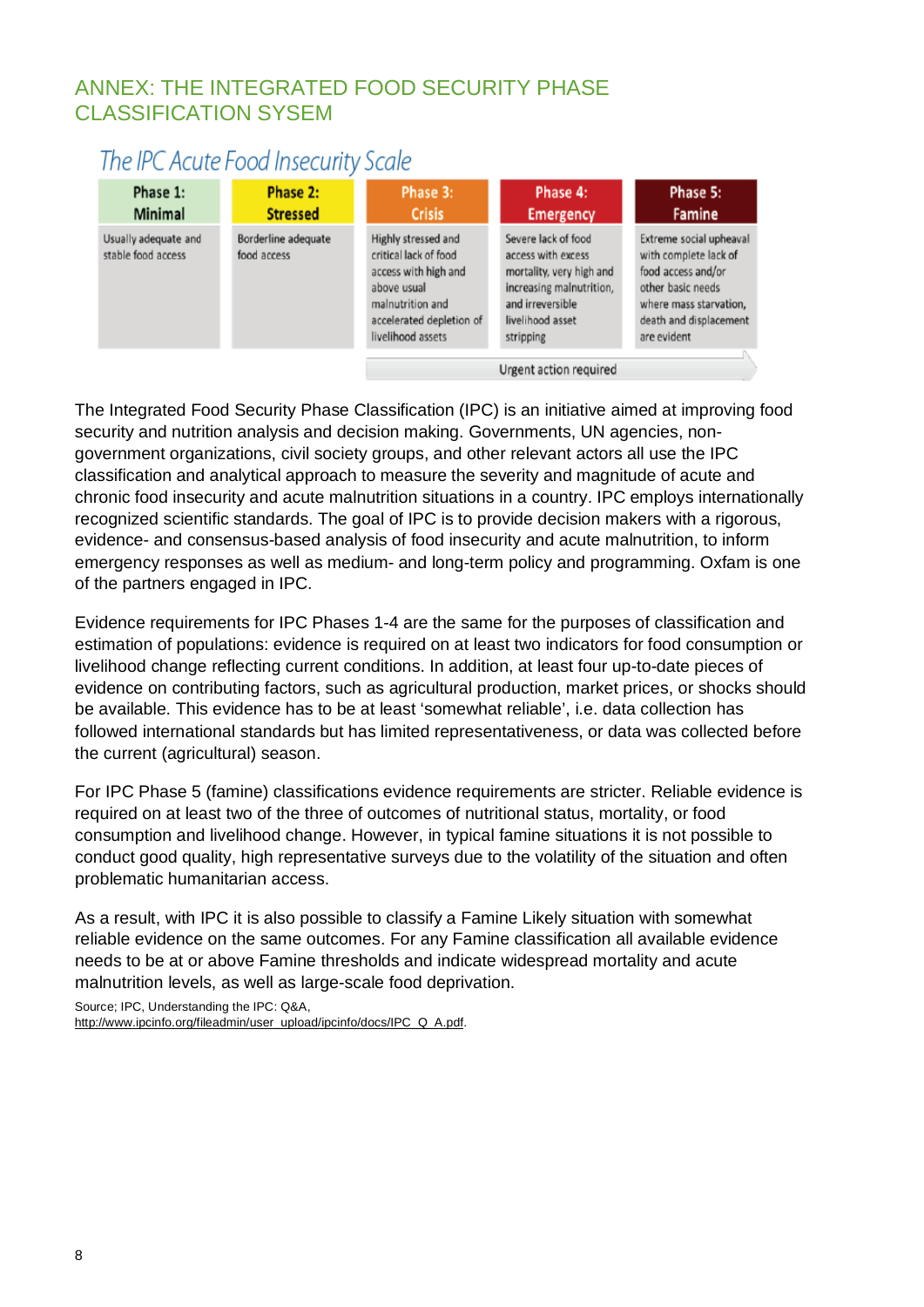# <span id="page-8-27"></span>**NOTES**

- <span id="page-8-29"></span><span id="page-8-28"></span><span id="page-8-0"></span>1 Oxfam (2020). The Hunger Virus: How COVID-19 is fuelling hunger in a hungry world. Media briefing. https://hdl.handle.net/10546/621023
- <span id="page-8-30"></span><span id="page-8-1"></span>2 [https://www.oxfam.org/en/press-releases/world-faces-unprecedented-famine-threat-g7-should-pay-and](https://www.oxfam.org/en/press-releases/world-faces-unprecedented-famine-threat-g7-should-pay-and-push-peace)[push-peace](https://www.oxfam.org/en/press-releases/world-faces-unprecedented-famine-threat-g7-should-pay-and-push-peace)
- <span id="page-8-31"></span><span id="page-8-2"></span>3 <https://news.un.org/en/story/2017/02/551812-famine-declared-region-south-sudan-un#.WZXyX1WGOM8>
- <span id="page-8-3"></span>4 <https://www.bbc.co.uk/news/world-africa-22380352>
- <span id="page-8-32"></span><span id="page-8-4"></span>5 D. Hillier and B. Dempsey (2012). A Dangerous Delay: The cost of late response to early warnings in the 2011 drought in the Horn of Africa. Oxfam and Save the Children. <https://www.oxfam.org/en/research/dangerous-delay>
- <span id="page-8-33"></span><span id="page-8-5"></span>6 Food Security Information Network. Global Report on Food Crises 2018. Rome: FSIN. [https://docs.wfp.org/api/documents/WFP-](https://docs.wfp.org/api/documents/WFP-0000069227/download/?_ga=2.70077783.696744930.1601914700-1881597763.1596803250)[0000069227/download/?\\_ga=2.70077783.696744930.1601914700-1881597763.1596803250](https://docs.wfp.org/api/documents/WFP-0000069227/download/?_ga=2.70077783.696744930.1601914700-1881597763.1596803250)
- <span id="page-8-6"></span>7 The four countries in 2017 were: South Sudan, Nigeria, Yemen and Somalia. Today, most of the foodinsecure population in Somalia is at IPC 3.
- <span id="page-8-7"></span>8 <https://apnews.com/article/265e32c878846616c37936c927348d11>
- <span id="page-8-8"></span>9 Oxfam (2020). The Hunger Virus. Op. cit.[; https://www.wfp.org/news/wfp-chief-warns-hunger-pandemic](https://www.wfp.org/news/wfp-chief-warns-hunger-pandemic-covid-19-spreads-statement-un-security-council)[covid-19-spreads-statement-un-security-council](https://www.wfp.org/news/wfp-chief-warns-hunger-pandemic-covid-19-spreads-statement-un-security-council)
- <span id="page-8-9"></span>10 <https://apnews.com/265e32c878846616c37936c927348d11>
- <span id="page-8-10"></span>11 See<https://www.acaps.org/country/burkina-faso/crisis/conflict>
- [https://reliefweb.int/sites/reliefweb.int/files/resources/Extension%20Yemen%20HRP%202020\\_Final%20%28](https://reliefweb.int/sites/reliefweb.int/files/resources/Extension%20Yemen%20HRP%202020_Final%20%281%29.pdf) [1%29.pdf](https://reliefweb.int/sites/reliefweb.int/files/resources/Extension%20Yemen%20HRP%202020_Final%20%281%29.pdf)
- <span id="page-8-12"></span>13 [www.ipcinfo.org](http://www.ipcinfo.org/)

<span id="page-8-11"></span>12

- <span id="page-8-13"></span>14 [www.fightfoodcrises.net](http://www.fightfoodcrises.net/)
- <span id="page-8-14"></span>15 See S. Scnribner (2017). On the Brink. Oxfam[. https://policy-practice.oxfam.org.uk/publications/on-the-brink](https://policy-practice.oxfam.org.uk/publications/on-the-brink-as-famine-looms-world-leaders-must-pay-up-and-deliver-political-so-620268)[as-famine-looms-world-leaders-must-pay-up-and-deliver-political-so-620268](https://policy-practice.oxfam.org.uk/publications/on-the-brink-as-famine-looms-world-leaders-must-pay-up-and-deliver-political-so-620268)
- <span id="page-8-15"></span>16 See for example, FAO (2016). Gender, Food Security and Nutrition in Protracted Crises. [http://www.fao.org/3/a-i6630e.pdf;](http://www.fao.org/3/a-i6630e.pdf) see also FAO et al. (2020). The State of Food Security and Nutrition in the World. Rome: FAO. [http://www.fao.org/3/ca9692en/online/ca9692en.html#](http://www.fao.org/3/ca9692en/online/ca9692en.html)
- <span id="page-8-16"></span>17 <https://fts.unocha.org/>
- <span id="page-8-17"></span>18 According to the United Nations' Committee on World Food Security, food security means that 'all people, at all times, have physical, social, and economic access to sufficient, safe, and nutritious food that meets their food preferences and dietary needs for an active and healthy life.' See [https://www.ifpri.org/topic/food](https://www.ifpri.org/topic/food-security)[security.](https://www.ifpri.org/topic/food-security) In contrast, nutrition security exists when, 'in addition to having access to a healthy and balanced diet, people also have access to adequate caregiving practices and to a safe and clean environment that allows them to stay healthy and utilize the foods they eat effectively.' See [https://www.nutri](https://www.nutri-facts.org/content/dam/nutrifacts/media/media-books/RTGN_chapter_02.pdf)[facts.org/content/dam/nutrifacts/media/media-books/RTGN\\_chapter\\_02.pdf,](https://www.nutri-facts.org/content/dam/nutrifacts/media/media-books/RTGN_chapter_02.pdf) pp. 26-27.
- <span id="page-8-18"></span>19 https://fts.unocha.org/countries/36/summary/2020[; https://reliefweb.int/report/burkina-faso/burkina-faso-plan](https://reliefweb.int/report/burkina-faso/burkina-faso-plan-de-r-ponse-humanitaire-2020-sommaire-ex-cutif-janvier-2020)[de-r-ponse-humanitaire-2020-sommaire-ex-cutif-janvier-2020](https://reliefweb.int/report/burkina-faso/burkina-faso-plan-de-r-ponse-humanitaire-2020-sommaire-ex-cutif-janvier-2020)
- <span id="page-8-19"></span>20 <https://reliefweb.int/report/burkina-faso/burkina-faso-grip-triple-crisis-armed-conflict-covid-19-and-floods>
- <span id="page-8-20"></span>21 The figures in this table reflect the data reported by the UN OCHA FTS on 30 September 2020. The FTS is updated on a daily basis.
- <span id="page-8-21"></span>22 See J. Hoddinott and B. Kinsey (2001). Child Growth in the Time of Drought. Oxford Bulletin of Economics and Statistics 6(4): September 2001, 409-436.
- <span id="page-8-22"></span>23 J. Hoddinott et al. (2013). Adult consequences of growth failure in early childhood. Am J Clin Nutr. 2013 Nov; 98(5): 1170-1178.
- <span id="page-8-23"></span>24 The World Bank (2006). Repositioning nutrition as central to development. Washington.
- <span id="page-8-24"></span>25 [https://www.oxfam.org/en/press-releases/remittances-yemen-plummet-needs-surge-amid-war-and](https://www.oxfam.org/en/press-releases/remittances-yemen-plummet-needs-surge-amid-war-and-coronavirus)[coronavirus](https://www.oxfam.org/en/press-releases/remittances-yemen-plummet-needs-surge-amid-war-and-coronavirus)
- <span id="page-8-25"></span>26 FAO (2016). Gender, Food Security and Nutrition in Protracted Crises. Op. cit.; FAO et al. (2020). The State of Food Security and Nutrition in the World. Op. cit.
- <span id="page-8-26"></span>27 Oxfam (2020). The Hunger Virus. Op. cit.
- 28